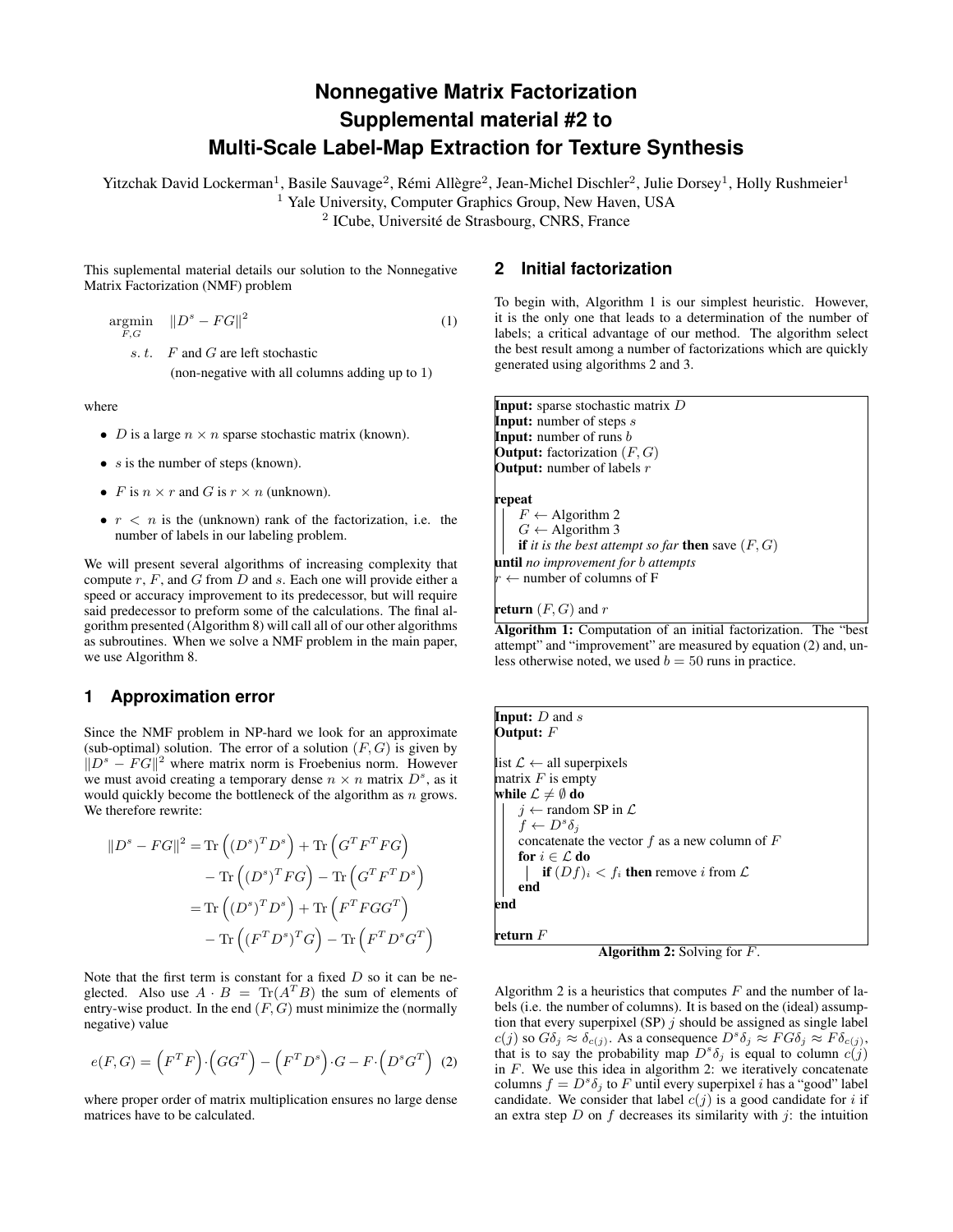Input:  $D, s, F$ Output:  $G$  $\lambda \leftarrow [1, \cdots, 1]^T$ while norm *decreases by at least* 10<sup>−</sup><sup>8</sup> do Solve nnls for G: 2  $(F^T F) G = 2F^T D^s - \mathbf{1}\lambda^T$ Normalize  $G_{cj} \leftarrow G_{cj} / \left( \sum_k G_{kj} \right), \forall c, j$ Solve least squares for  $\lambda$ :  $1\lambda^T = 2F^T D^s - 2(F^T F) G$  $norm \leftarrow ||2(F^TF)G - 2F^TD^s + \mathbf{1}\lambda^T||;$ end

### <span id="page-1-0"></span>return G

**Algorithm 3:** Solving for  $G$ . It uses a regular dense non-negative least squares (nnls) solver, a dense least squares solver, and Lagrange multipliers  $\lambda$ . Complexity is  $O(nr^2)$ .

is that, starting at  $\delta_j$ , D first floods  $c(j)$  (similarity increases for i) and then leaks outside  $c(j)$  (similarity decreases for i).

Algorithm [3](#page-1-0) solves the equation  $D^s = FG$  for G in a least squares sense, using Lagrange multipliers. In particular  $\lambda$  is the multiplier for the constraint that  $\mathbf{1}^T G = \mathbf{1}^T$ . At its heart, the algorithm leaps between two optimizations: solving for  $G$  in a nonnegative least square sense, and solving for  $\lambda$  in a least squares sense.

### **3 Local improvement with gradient descent**

While the factorization provided by Algorithm [2](#page-0-1) is a good starting point, its error (measured by Equation [\(2\)](#page-0-2)) is far from optimal. Indeed its advantages are (i) it computes the number of labels, and (ii) it tends to be "close" to near optimal solutions. We take advantage of this property by (i) fixing r, and (ii) use  $(F, G)$  as starting point for a gradient descent (see Algorithm [4\)](#page-1-1).

**Input:**  $D$  and  $s$ **Output:**  $(F, G)$  : the factorization **Output:**  $\epsilon$  : the error value

<span id="page-1-1"></span> $(F_0, G_0, r) \leftarrow$  Algorithm [1](#page-0-0) with  $b = 50$  $(F, G, \epsilon) \leftarrow$  Algorithm [5](#page-1-2) (gradient descent) return  $F, G$ , and  $\epsilon$ 

Algorithm 4: Our basic solution of our NMF algorithm. We get a starting point form Algorithm [1](#page-0-0) and then descend from that point using Algorithm [5.](#page-1-2)

Our gradient descent algorithm (Algorithm [5\)](#page-1-2) is specifically designed to work with powers of sparse matrices while being linear in  $n$  (at the expense of being quadratic in  $r$ ). The algorithm lifts the stochastic matrices F and G to non-stochastic matrices  $\mathbb F$  and  $\mathbb G$ . The derivatives of  $||D^s - FG||^2$  with respect to F, G, F and G are given by

<span id="page-1-3"></span>
$$
\Delta F = \nabla_F \left\| D^s - FG \right\|^2 = D^s G^T - F\left(GG^T\right) \tag{3}
$$

<span id="page-1-5"></span><span id="page-1-4"></span>
$$
\Delta G = \nabla_G ||D^s - FG||^2 = F^T D^s - \left(F^T F\right) G \tag{4}
$$

and for any  $1 \leq k \leq n, 1 \leq l \leq r$ 

$$
\Delta \mathbb{F}_{kl} = \frac{\partial ||D^s - FG||^2}{\partial \mathbb{F}_{kl}} = \frac{\left(\sum_i \mathbb{F}_{il}\right) \Delta F_{kl} - \sum_i \mathbb{F}_{il} \Delta F_{il}}{\left(\sum_i \mathbb{F}_{il}\right)^2} \tag{5}
$$

**Input:**  $D$  and  $s$ **Input:**  $(F_0, G_0)$  the initial factorization **Input:** h initial step size (we used  $h = 2000$ ) **Input:**  $max\_it$  stopping criterion on  $#$  iterations (we used  $max_i = 40000$ **Input:**  $\delta$  stopping criterion on error decrease (we used  $\delta = 10^{-20}$ ) **Output:**  $(F, G)$  the final factorization **Output:**  $\epsilon$  the error value

F and  $\mathbb{F} \leftarrow F_0$ G and  $\mathbb{G} \leftarrow G_0$  $\leftarrow e(F,G)$ while  $#$  *iterations*  $< max\_it$  do  $\mathbb{F}' \leftarrow [\mathbb{F} + h\Delta\mathbb{F}]_+$  using equations [\(3\)](#page-1-3) and [\(5\)](#page-1-4)  $\mathbb{G}' \leftarrow [\mathbb{G} + h\Delta\mathbb{G}]_+$  using equations [\(4\)](#page-1-5) and [\(6\)](#page-2-0)  $F' \leftarrow$  normalize columns of  $\mathbb{F}'$  $G' \leftarrow$  normalize columns of  $\mathbb{G}'$  $\epsilon' \leftarrow e(F', G')$ if  $\epsilon - \epsilon' < 0$  then  $h \leftarrow hc_1$ else if  $\epsilon - \epsilon' > c_2$  then  $h \leftarrow hc_2/(\epsilon - \epsilon')$ else if  $|\epsilon - \epsilon'| < \delta$  then STOP else  $(F, G, \mathbb{F}, \mathbb{G}, \epsilon) \leftarrow (F', G', \mathbb{F}', \mathbb{G}', \epsilon')$ end

return  $F,G,\epsilon$ 

<span id="page-1-2"></span>Algorithm 5: Gradient descent algorithm for nonnegative matrix factorization of stochastic matrices. Here,  $[x]_+$  is x if x is positive, otherwise it is zero. Error measure is given by equation [\(2\)](#page-0-2). The test  $\epsilon - \epsilon' < 0$  prevents overshooting a minimum (we used  $c_1 = .5$ ) The test  $\epsilon - \epsilon' > c_2$  avoids to descend too quickly (we used  $c_2 = 5$ )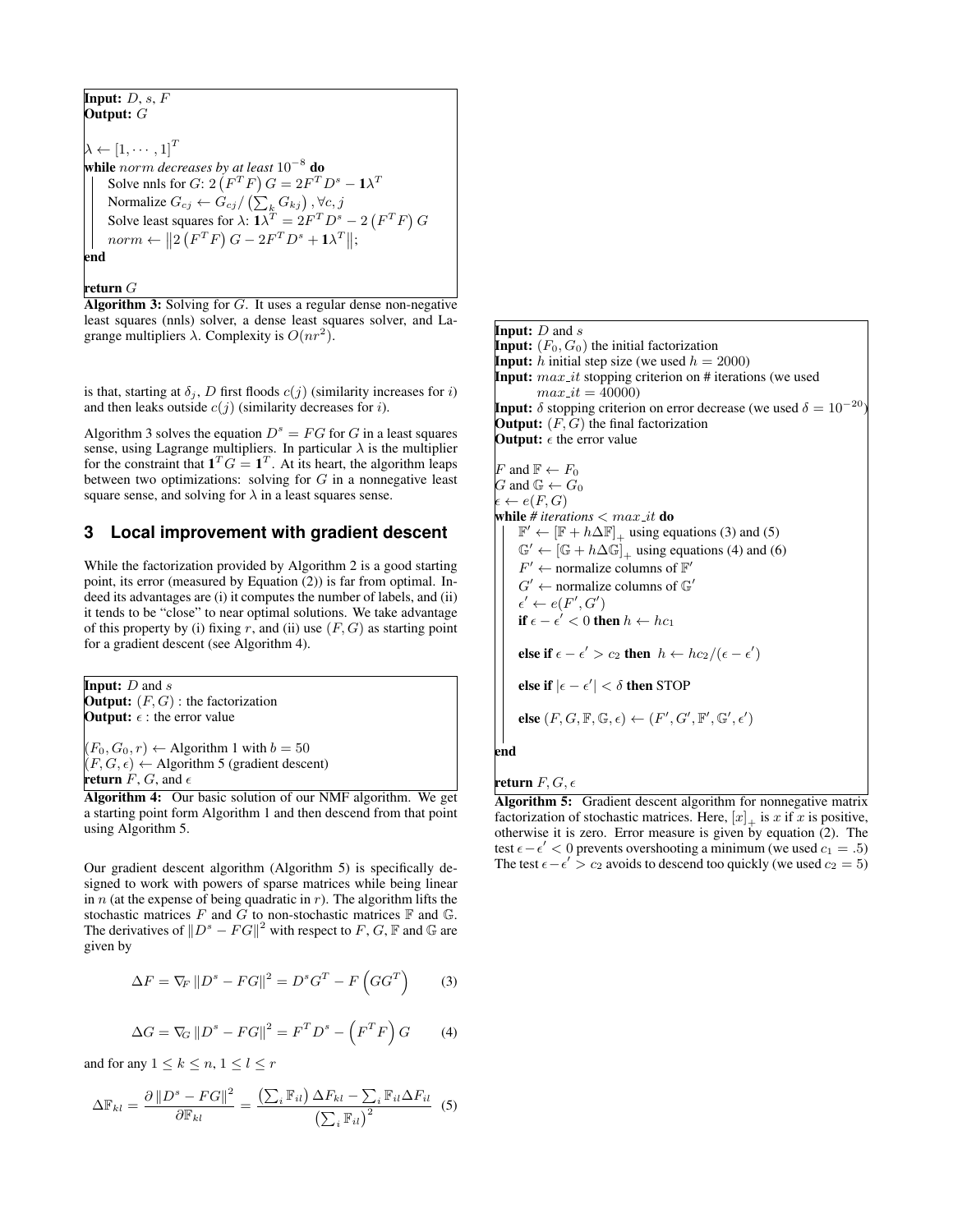and for any  $1 \leq k \leq r, 1 \leq l \leq n$ 

<span id="page-2-0"></span>
$$
\Delta \mathbb{G}_{kl} = \frac{\partial ||D^s - FG||^2}{\partial \mathbb{G}_{kl}} = \frac{\left(\sum_i \mathbb{G}_{il}\right) \Delta G_{kl} - \sum_i \mathbb{G}_{il} \Delta G_{il}}{\left(\sum_i \mathbb{G}_{il}\right)^2}
$$
\n(6)

## **4 Convergence speed-up by projection on a sub-set of variables**

When  $n$  is extremely large (more than 10,000), the gradient descent algorithm becomes inefficient. To speed up the convergence we exploit an other observation: when  $r \ll n$ , the system is overdetermined. Our idea here is to project the problem on a sub-set of variables of size  $m < n$ , solve the sub-problem of size m, and derive a solution for the remaining  $n - m$  variables.

Let  $S \subset \{1, \ldots, n\}$  be a sub-set of size m. For clarity we assume the rows and columns in  $D$  have been permuted so that  $S = \{1, \ldots, m\}$ . Let  $O = \{m+1, \ldots, n\}$  be the complement.

We can rewrite the matrices block-wise:

$$
D = \begin{bmatrix} D_{SS} & D_{SO} \\ D_{OS} & D_{OO} \end{bmatrix}; \quad F = \begin{bmatrix} F_S \\ F_O \end{bmatrix}; \quad G = \begin{bmatrix} G_S & G_O \end{bmatrix} \quad (7)
$$

We then rewrite the problem  $D^s = FG$  block-wise:

$$
\begin{bmatrix} D_{SS}^s & D_{SO}^s \\ D_{OS}^s & D_{OO}^s \end{bmatrix} = \begin{bmatrix} F_S G_S & F_S G_O \\ F_O G_S & F_O G_O \end{bmatrix}
$$
 (8)

The idea is to solve for the first 3 blocks only because they contain  $\Theta(mn)$  elements, allowing them to be stored explicitly in dense matrix. The large block  $\overline{D}_{OO}^s = F_O G_O$  is ignored. Algorithm [6](#page-2-1) works as follows:

- $D_{SS}^s = F_S G_S$  is a NMF problem which is small enough to be solved by Algorithm [4.](#page-1-1) However, the columns of  $D_{SS}^{s}$  need be normalized so as to add up to 1; the resulting  $F_S$  is then rescaled.
- $D_{SO}^s = F_S G_O$  can be solved for  $G_O$  using Algorithm [3.](#page-1-0)
- $D_{OS}^s = F_O G_S$  can be solved for  $F_O$  using a similar algorithm, modified to ensure that the rows of the full  $F$  sums to one (see Algorithm [7\)](#page-2-2).

The blocks of  $D<sup>s</sup>$  can be computed efficiently through the recurrence relationship, for  $1 < i \leq s$ :

$$
D_{SS}^{i} = D_{SS}D_{SS}^{i-1} + D_{SO}D_{OS}^{i-1} = D_{SS}^{i-1}D_{SS} + D_{SO}^{i-1}D_{OS}
$$
  
\n
$$
D_{OS}^{i} = D_{OS}D_{SS}^{i-1} + D_{OO}D_{OS}^{i-1}
$$
  
\n
$$
D_{SO}^{i} = D_{SS}^{i-1}D_{SO} + D_{SO}^{i-1}D_{OO}
$$
\n(9)

As detailed in Algorithm [6,](#page-2-1) this procedure first needs  $m$  to be chosen such that  $r < m$ . We start by defining r using Algorithm [1](#page-0-0) with a small number  $b$  of runs because we only care about  $r$ . In simulated data  $m = 10r$  seems to be sufficient and we use  $m = 30r$ in practice. Then we run the projected algorithm if  $m < n$  otherwise the gradient descent is sufficient. This algorithm is much faster than gradient descent when  $n$  is large. However it does not perfectly reach the local minimum, so in the end we run a gradient descent which converges in substantially fewer iterations.

**Input:**  $D$  and  $s$ **Output:**  $(F, G)$ : the factorization **Output:**  $\epsilon$  : the error value

 $r \leftarrow$  Algorithm [1](#page-0-0) with  $b = 2$ if  $m = 30r > n$  then run Algorithm [4](#page-1-1) and return

 $S \leftarrow$  select m disjoint random indexes  $O \leftarrow$  complement of S Extract  $D_{SS}$ ,  $D_{SO}$  and  $D_{OS}$  from  $D$ Compute  $D_{SS}^s$ ,  $D_{SO}^s$  and  $D_{OS}^s$  using equation [\(9\)](#page-2-3)  $\Lambda \leftarrow diag(\mathbf{1}^T D_{SS}^s)$  $(F_S, G_S) \leftarrow$  Solve  $F_S G_S \approx \Lambda^{-1} D_{SS}$  (Algorithm [4\)](#page-1-1)  $F_S \leftarrow \Lambda F_S$  $G_O \leftarrow$  Solve  $D_{OS}^s \approx F_S G_O$  (Algorithm [3\)](#page-1-0)  $F_O \leftarrow$  Solve  $D_{OS}^s \approx F_O G_S$  (Algorithm [7](#page-2-2) with  $v = 1 - F_S^T 1$ )  $(F, G, \epsilon) \leftarrow$ Algorithm [5](#page-1-2) initialized at  $\begin{pmatrix} F_S \\ F_S \end{pmatrix}$  $F_O$  $\bigg|, [G_S \ G_O]$ 

#### return  $(F, G, \epsilon)$

<span id="page-2-1"></span>Algorithm 6: Projection algorithm for nonnegative matrix factorization of stochastic matrices.

**Input:**  $D$ ,  $s$ ,  $G$ , and  $v$ Output: F  $\lambda \leftarrow [1, \cdots, 1]^T$ while norm *decreases by at least* 10<sup>−</sup><sup>8</sup> do Solve nnls for  $F: 2(GG^T) F = 2D^s G^T - \mathbf{1}\lambda^T$  $F_{jc} \leftarrow v_c F_{jc} / \left(\sum_i F_{ic}\right), \forall c, j$ Solve least squares for  $\lambda$ :  $1\lambda = 2D^sG^T - 2F(GG^T)$  $norm \leftarrow ||2F(GG^T) - 2D^sG^T + \mathbf{1}\lambda^T||$ end

#### return  $F$

### **5 Boosted algorithm**

The algorithms we have presented so far rely on random starting values. If these values turn out to be poor, the results of the algorithm will be poor as well. As such, we run the full algorithm set multiple times (5 times in practice). We then combine them using a custom boosting framework detailed in Algorithm [8.](#page-3-0)

<span id="page-2-3"></span>At each run we obtain a pair  $(F, G)$ . The results are combined into larger matrices:

$$
\mathbf{F} = \begin{bmatrix} F_0 & F_1 & \dots & F_t \end{bmatrix} \quad \text{and } \mathbf{G} = \begin{bmatrix} G_0 \\ G_1 \\ \vdots \\ G_t \end{bmatrix} \qquad (10)
$$

which are normalized into stochastic matrices. Intuitively, F and G are factorizations of the the diffusion matrix with overlapping textures. We can measure the overlap by looking at the correlation between the different texture nodes given by  $\overline{W} = \overline{GF}$ . We can remove the overlap and produce a final texture set by preforming the factorization  $\mathbf{W}^2 = \mathcal{F}\mathcal{G}$  using Algorithm [4](#page-1-1) with  $b = 5$ . Finally, we produce our final  $(F, G) = (\mathbf{F} \mathcal{F}, \mathcal{G} \mathbf{G}).$ 

<span id="page-2-2"></span>**Algorithm 7:** Solving for part of  $F$ . It uses a regular dense nonnegative least squares (nnls) solver, a dense least squares solver, and Lagrange multipliers  $\lambda$ . Complexity is  $O(nr^2)$ .